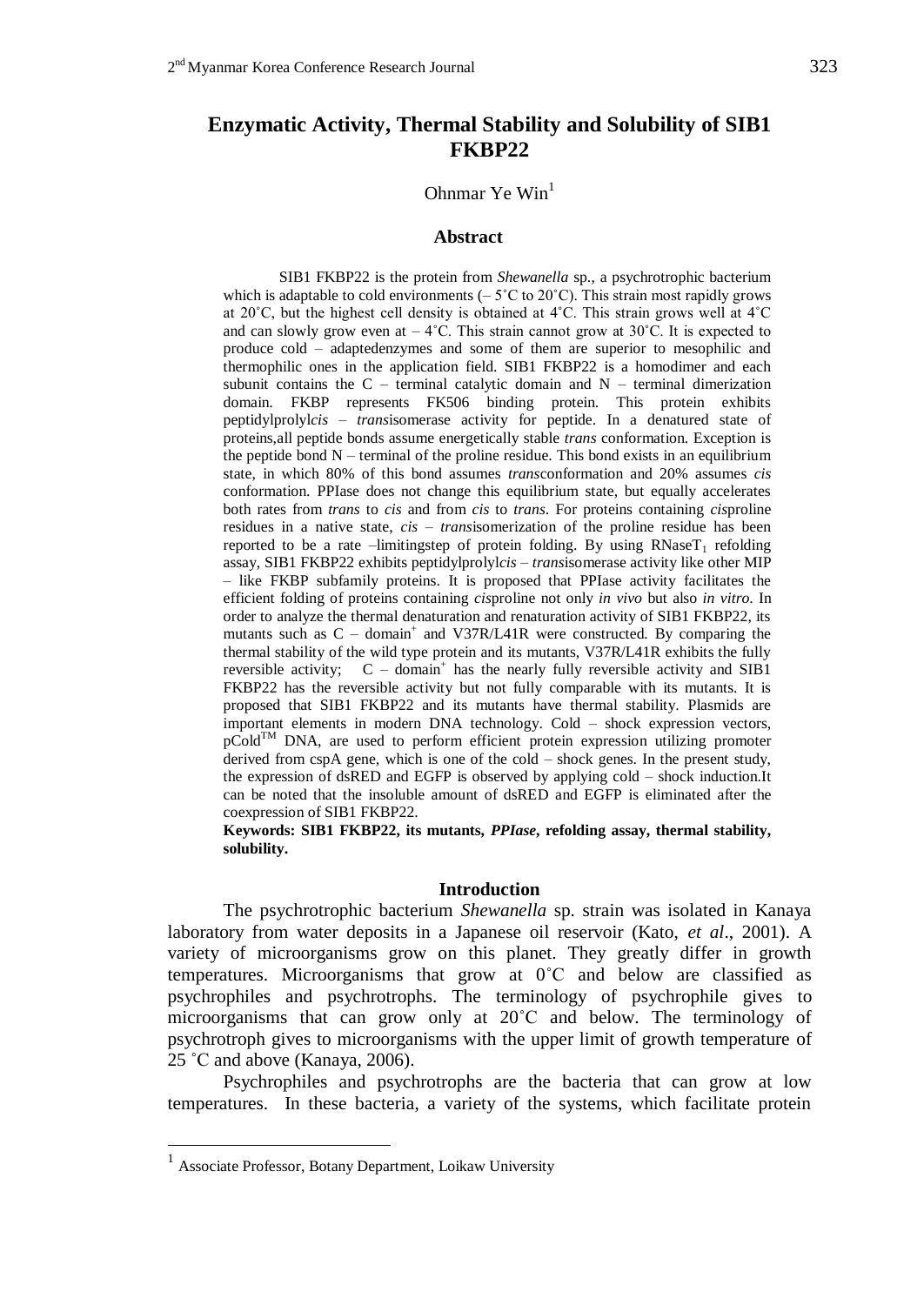folding processes, must be developed, because protein folding reactions are generally slow at low temperatures. Acceleration of the peptidyl-prolyl isomerization reaction by PPIases may be the function of one such system. This reaction is normally slow, especially at low temperatures, if it is not assisted by PPIases (Suzuki, *et. al.*, 2004).

Proteins are synthesized as a single polypeptide chain, folded into a correct structure, and exhibit various functions. It remains to be fully understood what kind of structure and function of proteins correlate with one another. This is one of the major problems that remain to be solved in the biology field. One strategy to solve this problem is to analyze adaptation mechanisms of proteins from extremophiles to unusual conditions, such as high temperature, low temperature, high pH, low pH, high pressure, high salt concentration, non-aqueous condition, and so on (Kanaya, 2006).

When polypeptides are synthesized at ribosomes, peptide bonds are connected in *trans*form. In the case of peptide bonds N-terminal of the proline residues, however, some of them form *cis* peptide bonds incorrectly folded proteins. Consequently, *trans*-to-*cis* conversions of these peptide bonds (prolylisomerizations) should occur during protein folding reactions. The *cis-trans*isomerizations of peptide bonds N-terminal of the proline residues are catalyzed by peptidylprolyl*cistrans*isomerases (PPIases) (Suzuki *et al*., 2004).

Plasmids are important elements in modern DNA technology for two reasons: they can be easily isolated and transferred to other host cells merely by mixing purified plasmid DNA with the desired host cells inappropriate solutions and by use of restriction enzymes any gene can be inserted into the plasmid DNA (Saul, F.A., 2003).

In the present study, SIB1 FKBP22 is the protein from *Shewanella* sp. SIB1. The refolding assay of RNase  $T_1$  on SIB1 FKBP 22 was carried out. Moreover, the thermal stability of SIB1 FKBP22 & its mutants: C-domain<sup>+</sup> and V37R/L41R was determined. In addition, SIB1 FKBP22 was coexpressed with recombinant proteins: dsRED and EGFPin *E. coli* cells using cold shock induction; and analyzed in 15% SDS-PAGE for expression levels. Depending on their results, PPIase and chaperone activities of SIB1 FKBP22 were discussed.

## **Materials and Methods**

In this research work, RNase  $T_1$  refolding assay for enzymatic activity of SIB1 FKBP22, the thermal stability of the wild type and its mutants, and the expression level of dsRED and EGFP harboring pColdII vector with SIB1 FKBP22 were conducted at the Laboratory of Molecular Biotechnology, Department of Material and Life Science, Division of Advanced Science and Biotechnology, Graduate School of Engineering, Osaka University, Japan in 2006.

## **Enzymatic Activity**

For the RNase  $T_1$  refolding assay, RNase  $T_1$  was first unfolded by incubating the solution containing 20mM Tris-HCl (pH 8.0), 1mM EDTA, 5.6M guanidine hydrochloride, and  $16\mu$ M RNase T<sub>1</sub> (Funakoshi) at  $10^{\circ}$ C for overnight. Refolding was then initiated by diluting this solution 80-fold with 20mM Tris-HCl (pH 8.0) containing SIB1 FKBP22. The final concentrations of RNase  $T_1$  and SIB1 FKBP22 were 0.2 $\mu$ M and 21nM, respectively. The refolding reaction was monitored by measuring the increase in tryptophan fluorescence with F-2000 spectrofluorometer (Hitachi Instruments). The excitation and emission wavelengths were 295 and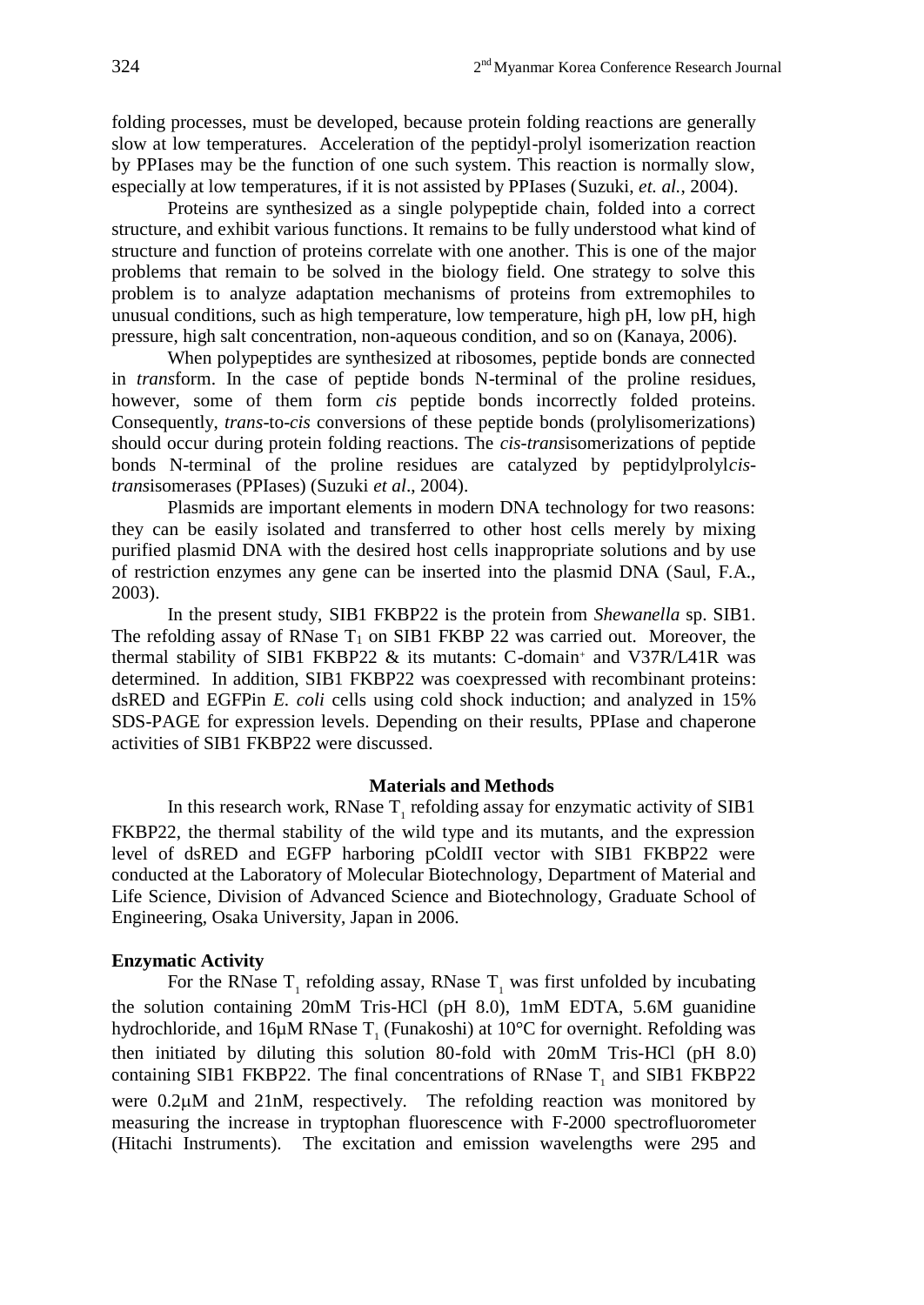323nm, respectively, and the band width was 10nm. The refolding curve was analyzed with double exponential fit.

### **Circular Dichroism (CD)**

The CD spectra were recorded on a J-725 automatic spectropolarimeter from Japan Spectroscopic Co., Ltd. The proteins were dissolved in 20mM sodium phosphate (pH 8.0) and incubated for 30 minutes at the temperatures indicated prior to the CD measurement. For measurement of the far-ultraviolet (far-UV) CD spectra (220nm), the protein concentration was approximately 0.2mg/ml and a cell with an optical path length of 2 mm was used. The mean residue ellipticity, θ, which has units of deg cm<sup>2</sup>dmol<sup>-1</sup>, was calculated by using an average amino acid molecular weight of 110. The reversibility of thermal denaturation was verified by reheating the samples (Suzuki *et al*., 2005).

## **Coexpression of SIB1 FKBP22 & recombinant proteins: dsRED& EGFP in the**  *E. coli* **cells with cold-shock induction**

Cold-shock expression vectors, pCold™ DNA, are designed to perform efficient protein expression utilizing promoter derived from cspA gene, which is one of the cold-shock genes. A 200 ml of LB media containing 0.1% chloramphenicol  $(30\mu\text{g/ml})$  and ampicillin  $(50\mu\text{g/ml})$  was inoculated with 2% preculture of SIB 1 FKBP 22 and dsRED; and EGFP respectively. The cultures were incubated at 37 °C until OD<sub>660</sub> is 0.5. After adding 0.1% of 1mM IPTG, the cultures were transferred to 30°C for 1 hour and transferred to 15 °C for 20 hours. Cells were centrifuged at 15,000 rpm at 4°C for 1 minute, suspended in TE buffer, disrupted by sonication. And then, cell debris and supernatant were harvested by centrifugation at 15,000 rpm at 4°C for 30 minutes to assay in 15% SDS-PAGE to get the soluble and insoluble amounts of recombinant proteins.

### **Results**

### **PPIase Activity**

When the PPIase activity was determined by RNase  $T_1$  refolding assay, SIB1 FKBP22 exhibited much high activity. The acceleration effect of SIB1 FKBP22 on RNase  $T_1$  refolding reaction was detected at  $21nM$  (Figure 1.).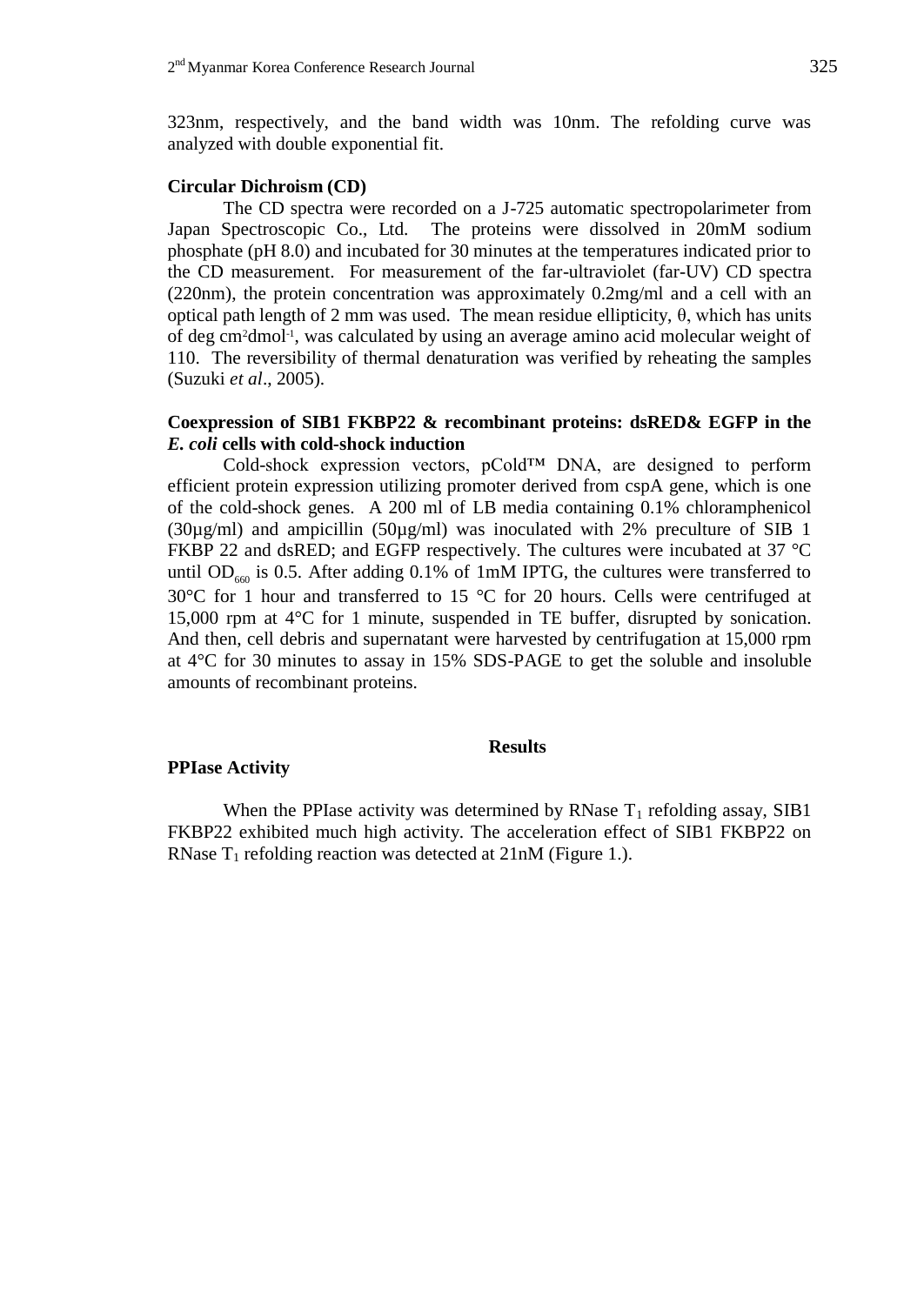



**Figure 1.**PPIase activity of SIB1 FKBP22.The increase in tryptophan fluorescence at 323nm during refolding of RNaseT<sub>1</sub> (0.2 $\mu$ M) is shown as a function of the refolding time. Refolding reaction was carried out at 10°C in the presence of 21nM of SIB1 FKBP22 (thick solid line).

## **Comparison of thermal stabilities of SIB1 FKBP22 and its mutants:- V37R/L41R and C-domain<sup>+</sup> Thermal stability of SIB1 FKBP22**

To examine the thermal stability of SIB 1 FKBP 22, the far-UV CD spectra of SIB1 FKBP22 was measured at temperature ranges from 4 to 70°C and vice versa. The thermal denaturation curve of SIB 1 FKBP 22 was measured by monitoring a change in the CD values at 220nm, 1°C/min. The denaturation curve (trace 1) and the renaturation curve (trace 2) are shown in (Figure 2).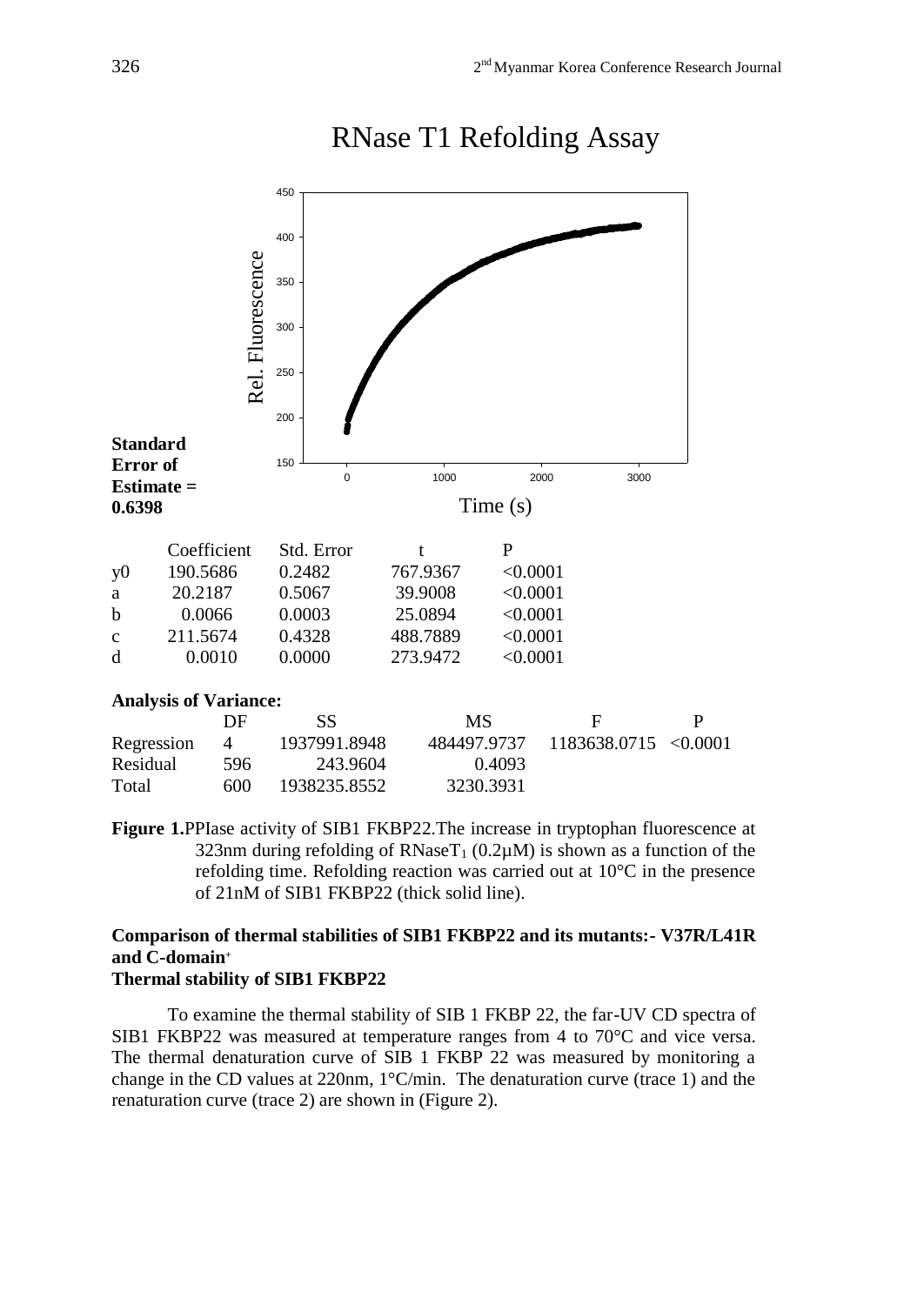SIB1 FKBP22 (wild type)



**Figure 2.**Thermal denaturation and renaturation curves of SIB1 FKBP22. The [θ] values of denaturation curve (trace 1) and renaturationcurve (trace 2) of SIB1 FKBP22 at 220nm are shown as a function of temperature. The protein was dissolved in 20mM sodium phosphate (pH 8.0) at 0.20mg/ml for SIB1 FKBP22. A cell with an optical path length of 2mm was used. Temperature was linearly raised and reduced at 1°C/min.

## **Thermal stability of V37R/L41R**

To examine the thermal stability of V37R/L41R, the far-UV CD spectra of V37R/L41R was measured at temperature ranges from 4 to 70°C and vice versa. The thermal denaturation curve of V37R/L41R was measured by monitoring a change in the CD values at 220nm, 1°C/min. The denaturation curve (trace 1) and the renaturation curve (trace 2) are shown in (Figure3).



SIB1 FKBP22 (V37R/L41R)

**Figure 3.**Thermal denaturation and renaturation curves of V37R/L41R.The [θ] values of denaturation curve (trace 1) and renaturation curve (trace 2) of V37R/L41R at 220nm are shown as a function of temperature. The protein was dissolved in 20mM sodium phosphate (pH 8.0) at 0.20mg/ml for V37R/L41R. A cell with an optical path length of2mm was used. Temperature was linearly raised and reduced at 1°C/min.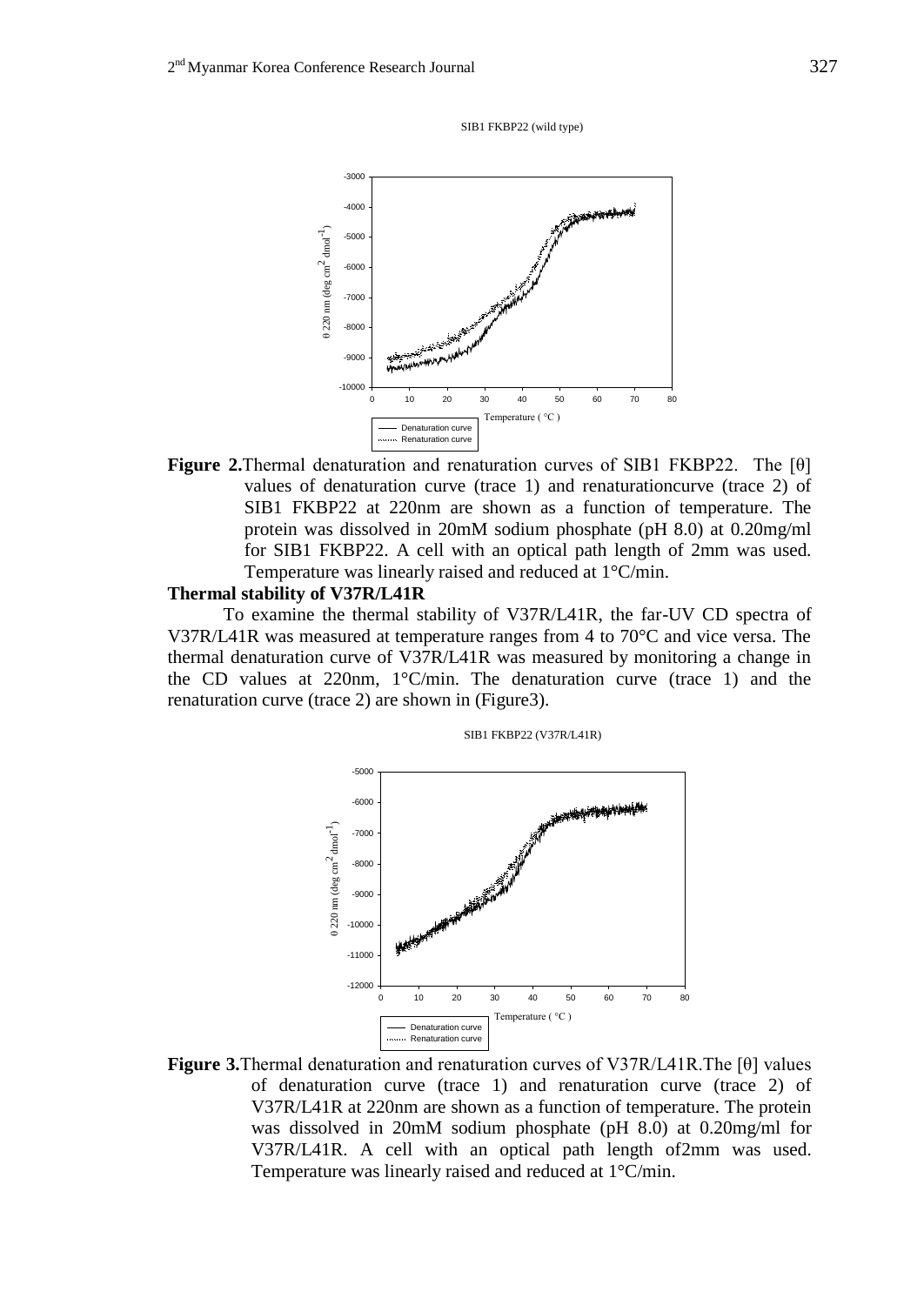### **Thermal stability of C-domain<sup>+</sup>**

To examine the thermal stability of C-domain<sup>+</sup>, the far-UV CD spectra of Cdomain<sup>+</sup> was measured at temperature ranges from 4 to  $70^{\circ}$ C and vice versa. The thermal denaturation curve of C-domain<sup>+</sup> was measured by monitoring a change in the CD values at 220nm, 1°C/min. The denaturation curve (trace 1) and the renaturation curve (trace 2) are shown in (Figure 4).



**Figure 4.** Thermal denaturation and renaturation curves of C-domain<sup>+</sup>. The [ $\theta$ ] values of denaturation curve (trace 1) and renaturation curve (trace 2) of Cdomain<sup>+</sup> at 220nm are shown as a function of temperature. The protein was dissolved in 20mM sodium phosphate (pH 8.0) at 0.20mg/ml for Cdomain<sup>+</sup> . A cell with an optical path length of 2mm was used. Temperature was linearly raised and reduced at 1°C/min.

# **Coexpression of SIB1 FKBP22 &Recombinanat Proteins in the** *E. coli* **cells with cold-shock induction**

## **Coexpression of SIB1 FKBP22 &dsREDin the** *E. coli* **cells with cold-shock induction**

By using pColdII vector, the insolubility of dsRED in the coexpression with SIB1 FKBP22 (Lane 8) was greatly reduced. On the contrary, some insoluble form of dsRED was found in the expression of dsRED only (Lane 5) (Figure 5).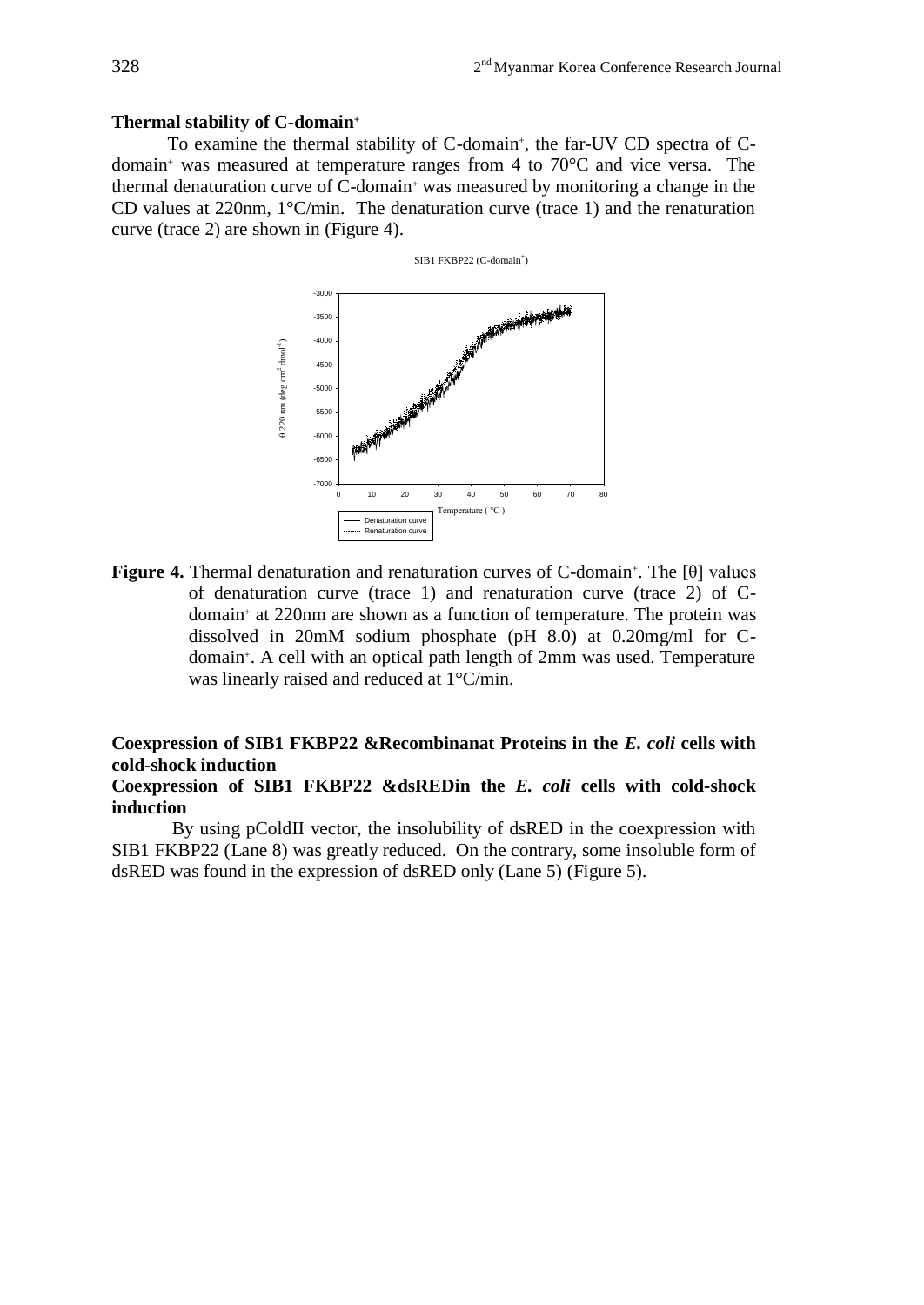

**Figure 5.**Estimation of the soluble and insoluble amounts of dsRED by coexpressionin the

> presence and absence of SIB1 FKBP22 (15% SDS-PAGE). dsRED and SIB1 FKBP22 were overproduced in the *E. coli* cells as described under experimental procedure. Lanes 4 & 7 (dsRED; dsRED and SIB1 FKBP22 harboring pColdII vectors) before cold-shock induction, and Lanes 2 & 3 (pColdII vector) after cold-shock induction were used as the positive and negative controls. Lanes 5 (insoluble)& 6 (soluble) (dsRED) and Lanes 8 (insoluble)& 9 (soluble) (dsRED and SIB1 FKBP22) after cold-shock induction were analyzed to show the insoluble and soluble amounts of dsRED on 15% SDS-PAGE. The gel was stained with Coomassie Brilliant Blue. Arrows 1 and 2 indicate dsRED and SIB1 FKBP22, respectively after expression. The positions of the standard proteins contained in a lowmolecular-weight marker kit (Pharmacia Biotech) are shown along with the gel together with their molecular masses.

# **Coexpression of SIB1 FKBP22 & EGFP in the** *E. coli* **cells with cold-shock induction**

 There was no insoluble form of EGFP in the coexpression with SIB1 FKBP22 (Lane 7).

On the contrary, a considerable amount of insoluble form of EGFP was found in the expression of EGFP only (Lane 4) (Figure6).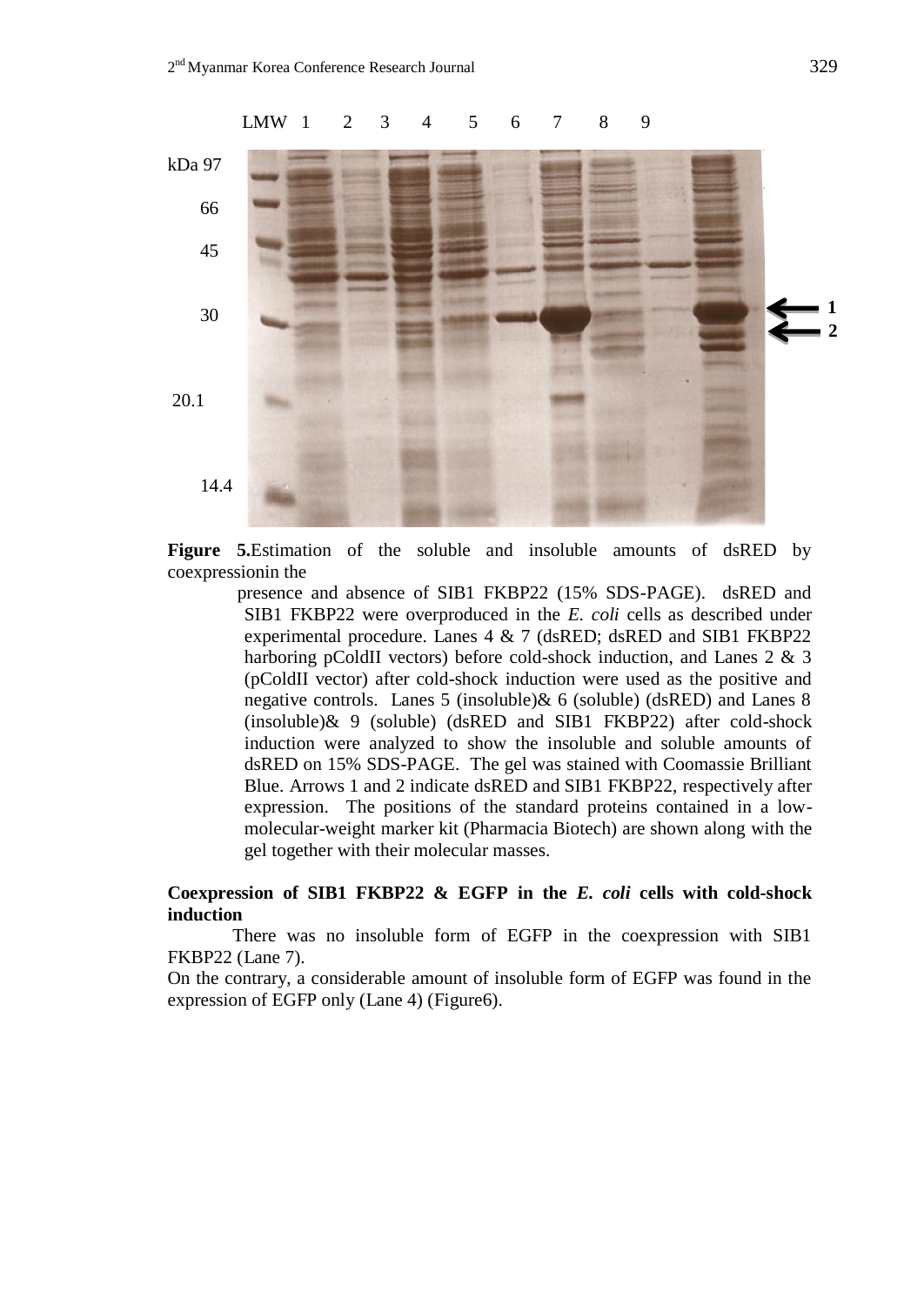

**Figure 6.** Estimation of the soluble and insoluble amounts of EGFP by coexpressionin the

> presence and absence of SIB1 FKBP22 (15% SDS-PAGE). EGFP and SIB1 FKBP22 were overproduced in the *E. coli* cells as described under experimental procedure. Lanes 3 & 6 (EGFP; EGFP and SIB1 FKBP22 harboring pColdII vectors) before cold-shock induction, and Lanes 1 & 2 (pColdII vector) after cold-shock induction were used as the positive and negative controls. Lanes 4 (insoluble)& 5 (soluble) (EGFP) and Lanes 7 (insoluble)& 8 (soluble) (EGFP and SIB1 FKBP22) after cold-shock induction were analyzed to show the insoluble and soluble amounts of EGFP on 15% SDS-PAGE. The gel was stained with Coomassie Brilliant Blue. Arrows 1 and 2 indicate EGFP and SIB1 FKBP22, respectively after expression. The positions of the standard proteins contained in a lowmolecular-weight marker kit (Pharmacia Biotech)are shown along with the gel together with their molecular masses.

### **Discussion and Conclusion**

Suzuki, *et al.*, (2005) stated that SIB1 FKBP22 and C-domain<sup>+</sup> both exhibit the maximal PPIase activity at 10°C and their activities are greatly reduced at 20°C. These results suggest that subtle conformational change around the active-site causes great reduction of the enzymatic activity. Stoller G. *et al*., (1995) isolated a peptidylprolyl*cis-trans*isomerase (PPIase) which is specifically associated with the 50S subunit of the *E. coli* ribosome. PPIases are enzymes that catalyse protein folding both *in vitro* and *in vivo*. Hartl F.U., (1996);and Bukau*et al.,* (1998) reported that this property is similar to that of a molecular chaperone which interacts with partially or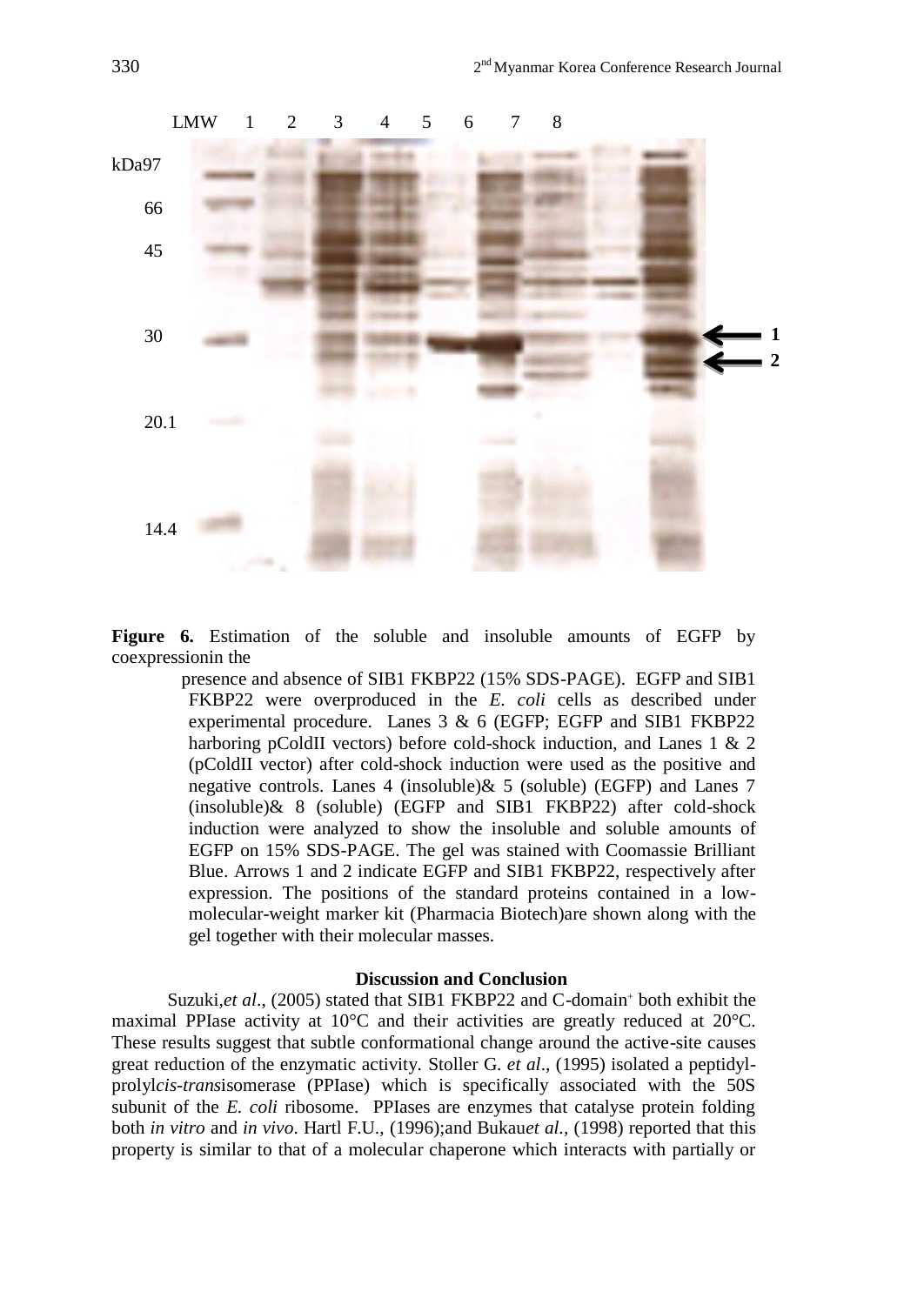fully unfolded proteins and increases the yield of fully folded proteins by preventing the formation of misfolded aggregates.

In the present study, the acceleration effect of SIB1 FKBP22 on RNase T<sub>1</sub> refolding reaction was observed. It has been noted that SIB1 FKBP22 has had high PPIase activity at 10°C (Figure 1). This finding is agreed with those mentioned by Suzuki, *et al*., (2005); Stoller G. *et al*., (1995); Hartl F.U., (1996); and Bukau*et al.,* (1998).

Suzuki, *et al*., (2005) reported that all DSC curves reproduced by repeating thermal scans of N-domain<sup>+</sup>, C-domain<sup>+</sup>, and SIB1 FKBP22 are highly reversible. The denaturation curve of SIB1 FKBP22 clearly showed two well separated transitions. Deconvolution of the thermogram according to a non-two-state denaturation model gives melting temperature  $(T_m)$  values of 32.5°C and 46.6°C for these transitions. These  $T_m$  values are nearly equal to those of C-domain<sup>+</sup> (35.6°C) and N-domain<sup>+</sup> (44.7°C), suggesting that the thermal unfolding transitions of SIB1 FKBP22 at lower and higher temperatures represent those of its C-domain and N-domain, respectively.

In this study, analyses of the thermal stability of SIB1 FKBP22 and its variants: C-domain<sup>+</sup> and V37R/L41R by CD (Figure 2, 3 & 4.) indicate that thermal unfolding of SIB1 FKBP22 and its variants: C-domain<sup>+</sup> and V37R/L41R is initiated at  $>25^{\circ}$ C. In thermal denaturation, V37R/L41R exhibits the fully reversible activity (Figure 4);  $C -$  domain<sup>+</sup> has the nearly fully reversible activity (Figure 3) and SIB1 FKBP22 has the reversible activity but not fully comparable with its mutants (Figure 2). SIB1 FKBP22 unfolded through an intermediate state. The  $T_m$  values for the first and second transitions are roughly estimated to be 25 and 43°C for wild type; 39.45˚C for V37R/L41R; and 38.14°C for  $C -$  domain<sup>+</sup>, respectively. It can be concluded that SIB1 FKBP22 has weak chaperone activity which is in agreement with those discussed by Suzuki, *et al.*, 2004 (unpublished data).

pColdII vector has cspA gene, one of the cold-shock genes. Cold-shock expression vectors, pCold™ DNA, are designed to perform efficient protein expression utilizing promoter derived from cspA gene, which is one of the cold-shock genes.

In the present investigation, pColdII vector was used to coexpress SIB1 FKBP22 and dsRED; and SIB1 FKBP22 and EGFP respectively. Before cold shock induction, there was no target protein in the coexpression of SIB1 FKBP22 and the recombinant proteins. After cold shock induction, there was a considerable soluble amount of target protein in the coexpression of SIB1 FKBP22 and the recombinant ones. It can be noted that using this vector helps the expression of recombinant proteins.However, there is still insoluble amount of dsRED and EGFP by using pCold II vector. After the coexpression ofSIB1 FKBP22, the insoluble amount of dsRED and EGFP can be efficiently decreased(Figure 5  $\&$  6). It can be concluded that SIB1 FKBP22 is able to diminish the insoluble amount of recombinant proteins: - dsRED and EGFP. This is indicated that SIB1 FKBP22 is a cold – adapted enzyme.

#### **Acknowledgements**

I am greatly indebted to Dr. Myat Nyunt, Pro – rector, and Dr. Soe Myint Thein, Pro – rector, Loikaw University for permitting me to present this paper. I would like to express my indebtedness to Dr. Sann Sann Oo, Professor (Head), Botany Department, Loikaw University, for helpful suggestions regarding this work.My sincere thanks are due to my Japan supervisor, Dr. Shigenori Kanaya, Professor, Kanaya Laboratory, Department of Biotechnology, Osaka University, Japan, for his valuable advice, guidance and encouragement, and for kindly providing me with all the facilities of the laboratory necessary in this work.I would like to acknowledge my gratitude to all the members in Kanaya Laboratory (2005-2007), Department of Biotechnology, Osaka University, Japan, for their invaluable guidance, advice, suggestion and comment.I am grateful to Dr. MyatMyat Moe, Professor